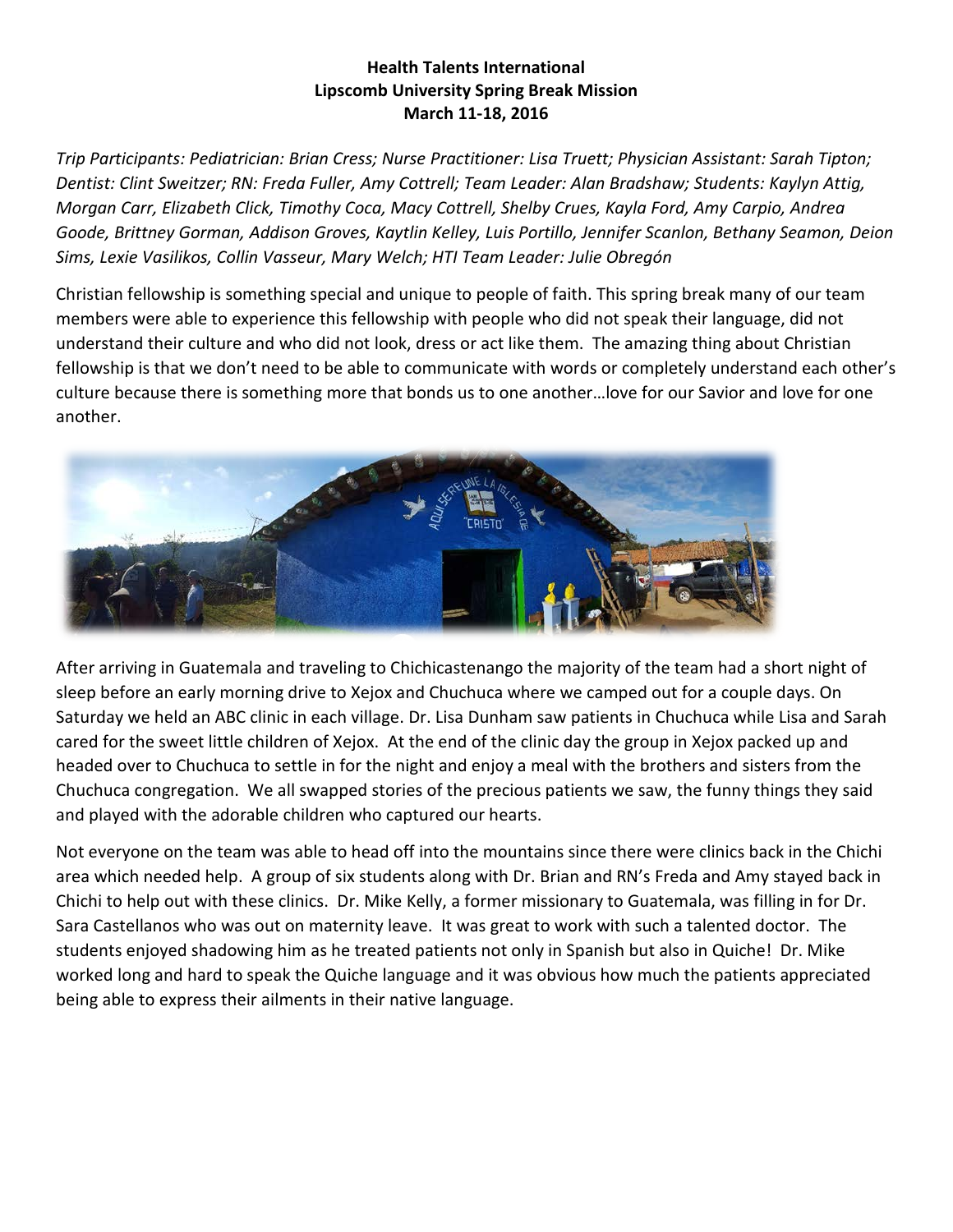

On Sunday the Chichi group enjoyed the morning by wandering around the Chichi market, enjoying a delicious buffet lunch at the hotel and attending church with the Chichicastenango Iglesa de Cristo. The team in Chuchuca woke up with little children surrounding their sleeping bags greeting them with the Quiche version of good morning, "Sakarik!". After a breakfast of beans and eggs prepared with love by the sisters of Chuchuca and Xejox they attended a church service mostly in Quiche. In the

afternoon there were activities for the youth. Our team planned out skits, crafts and activities for the kids using messages from some of our favorite Bible stories. The kids soaked it all in but most importantly they were sponges for all the love the students had to pour out into their adorable little hearts. When it came time to leave on Monday the group was happy to be headed to Chichi for hot showers, beds and toilet seats but sad to leave the brothers and sisters with whom we had shared such great fellowship.

Back in Chichi, Monday morning meant a day of clinic at two different locations. At the main clinic in Lemoa, Clincia Caris there were some rather sick patients who came hoping for cures for renal failure and a brain tumor. Sadly our team wasn't able to offer medicine to eradicate the tumor or reverse the kidney damage, but despite that we did would we could and offered prayer and words of comfort from the Lord. After a trip like this there are faces that stick in our mind, patients we remember or children we adore and we carry them with us back to the USA in our hearts and in our prayers. These patients from the clinic on Monday are some of those special cases which we continue to pray for as time goes on. The second Monday clinic was a little less eventful for Dr. Brian as he saw over twenty ABC children from Mactzul VI who were mostly in good health. That was a great sign that our sponsorship program is doing well to educate families and keep these children healthy both physically and spiritually. The RN's on our team, Freda and Amy were such amazing

helpers and even better teachers. They invested in the students and did their best to make sure that everyone understood how to take vital signs, check blood sugar, and read urine and pregnancy tests. Having their skilled hands made the team stronger and helped us provide a great quality of care for our patients.

Once the team from the mountains got back into town on Monday, and had a chance to clean up, they waited for the



Caris and Mactzul VI groups to return before hitting the "cancha" or soccer field for some exercise and fun. They left their play time mostly unscathed with the exception of some scrapes and Sarah Tipton's dislocated pinky toe…ouch! That evening it was so nice to have everyone all together again for our devotional. We enjoyed sharing about our experiences over the past couple days, talking over the people we bonded with, the patients we prayed for and the adventures we had.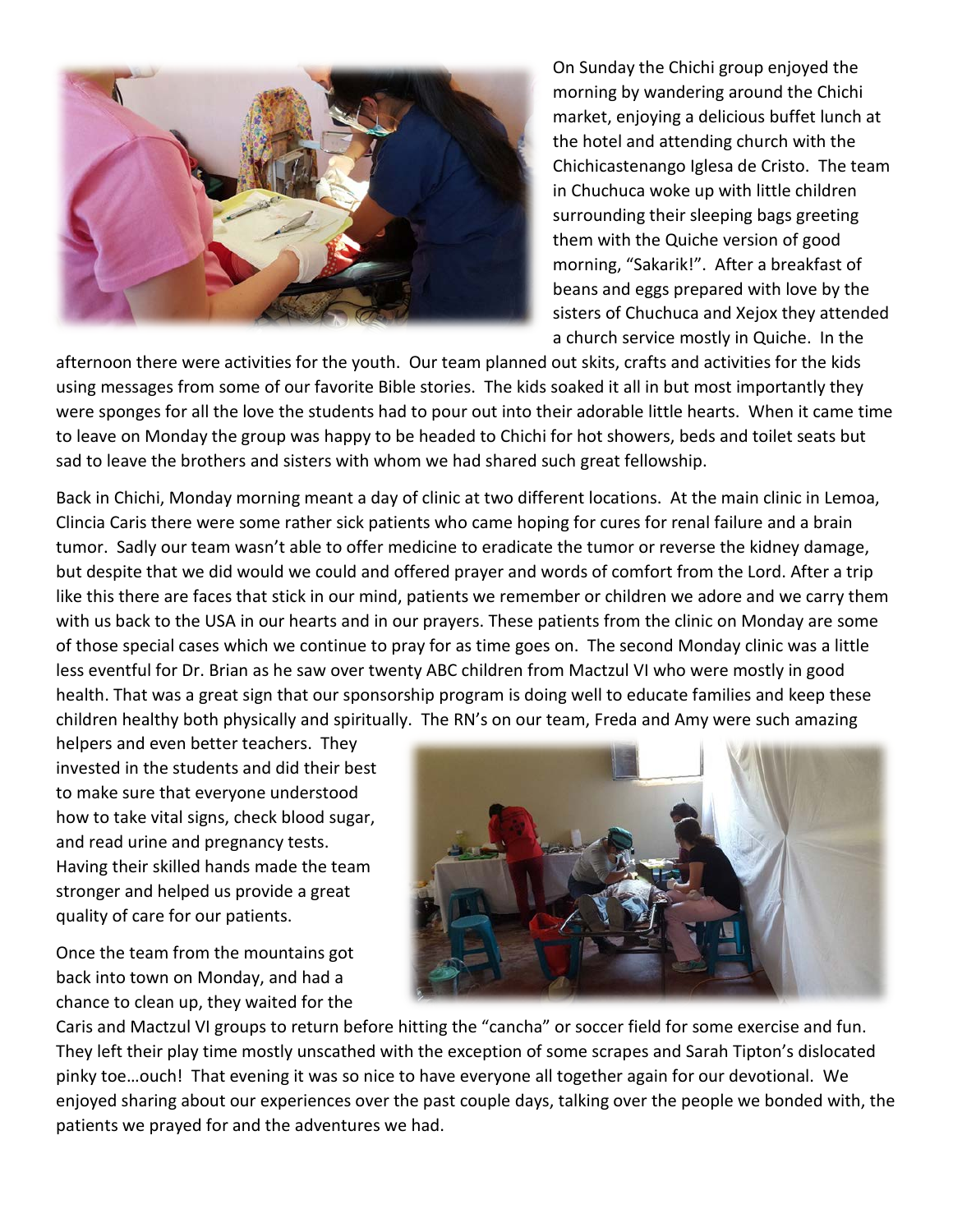Dr. Alan Bradshaw led the devotional time that night and asked us to consider "What do you bring to the table?" Many in our group are headed into the medical field and already possessed useful skills, while others felt that their best contribution was to simply shower children with attention. Regardless of what our skill sets are, we all agreed that God has a way of using our talents so long as we let him.



Tuesday started off busy as we split into teams and headed out to clinics. Dr. Brian and Dr. Mike and Sarah headed off to Mactzul II with Dr. Clint while Dr. Lisa and NP Lisa went to Saquilla. Having a dentist on the team was a huge blessing on many levels. The ABC children were well cared for by Clint and the students who shadowed him and assisted. The students were able to learn about teeth, oral hygiene and even about where the nerves are which get injected with Novocaine to help numb the mouth for cavity fillings, etc. The extra special thing about having Clint on our team is that he is the first medical professional to return to Guatemala with the Lipscomb spring break team after having been on that same trip years before as a student. It really brought things full circle for Dr. Bradshaw who led Clint's team years ago and was there to enjoy working alongside Dr. Clint, now a dentist!

In the afternoon we had to say adios to Lisa Truett who headed back to Guatemala City in order to catch a flight home the next day and get back into the groove at work. We appreciated her joining the team and being willing to "rough it" in Chuchuca with the students and to care for our patients with such compassion. Tuesday night we all made it back to Hotel Santo Tomas to enjoy dinner and devotional time together. Once again Alan had a thought provoking devotional time with discussion and a special announcement that Brittany Gorman had received a full ride scholarship to medical school at Indiana University of Illinois with a stipend to cover additional expenses. Brittany is an exceptional student and a beautiful person inside and out so we were thrilled to hear of this great blessing for her future as a medical doctor.